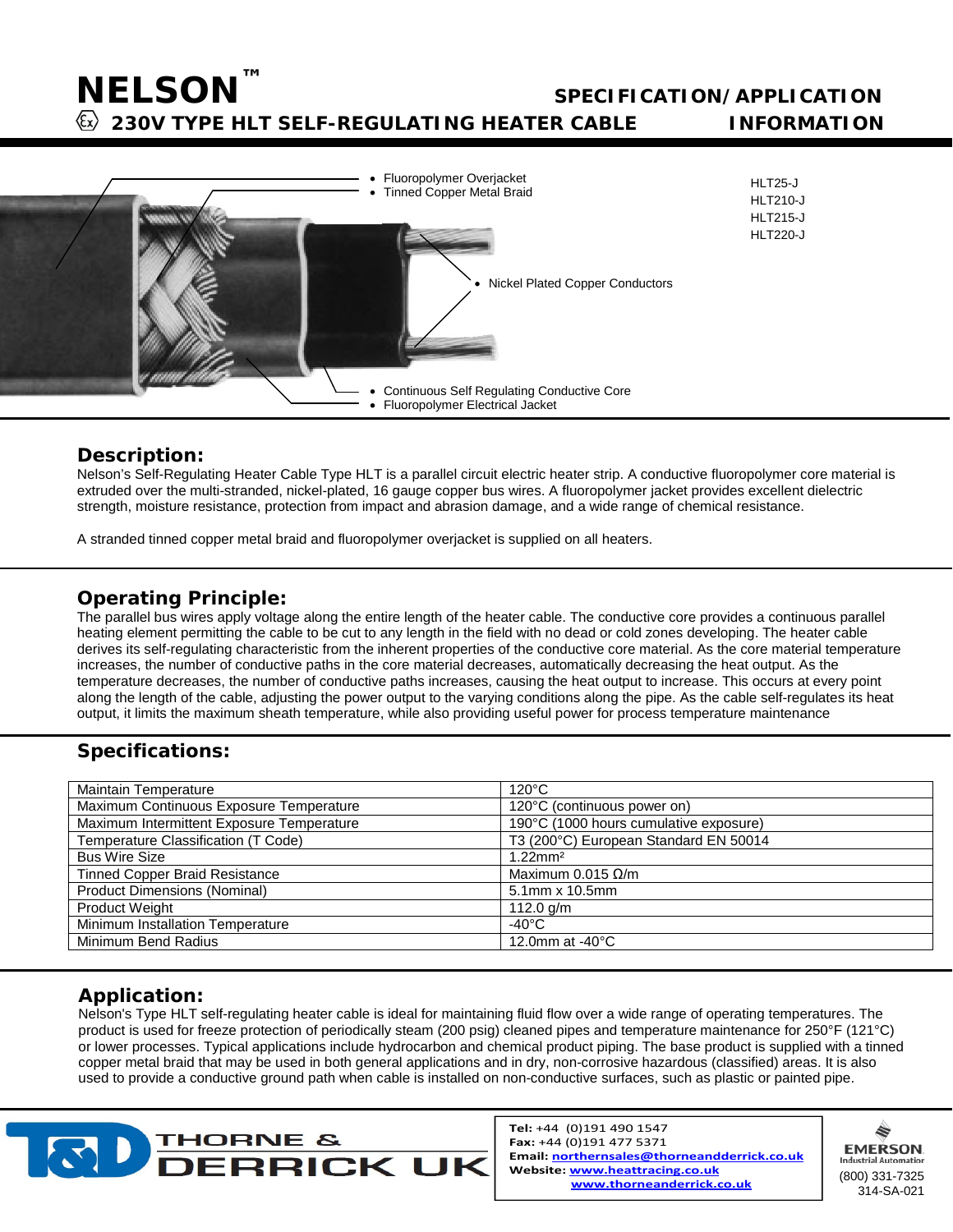#### **Performance and Rating Data:**

| Catalog<br><b>Number</b> | <b>Service</b><br>Voltage | <b>Maximum</b><br>Length, m | Maximum<br><b>Maintenance</b><br><b>Temperature</b> | <b>Maximum</b><br><b>Intermittent</b><br><b>Exposure</b> | T-Rating* |
|--------------------------|---------------------------|-----------------------------|-----------------------------------------------------|----------------------------------------------------------|-----------|
| HLT25                    | 230                       | 155                         | $120^{\circ}$ C                                     | $190^{\circ}$ C                                          | T3        |
| <b>HLT210</b>            | 230                       | 115                         | $120^{\circ}$ C                                     | 190°C                                                    | T3        |
| <b>HLT215</b>            | 230                       | 95                          | 120°C                                               | 190°C                                                    | T3        |
| <b>HLT220</b>            | 230                       | 75                          | $120^{\circ}$ C                                     | $190^{\circ}$ C                                          | ТЗ        |

\* Electrical equipment T-rating codes define the maximum surface temperature that equipment will reach. It is intended for applications in potentially explosive atmospheres – Directive 94/9/EC.

#### **Circuit Breaker Selection:**

|                |                 |                 |     |     | Total Heater Length in Meters Vs. Circuit Breaker Size |     |
|----------------|-----------------|-----------------|-----|-----|--------------------------------------------------------|-----|
|                |                 | <b>240 Volt</b> |     |     |                                                        |     |
| <b>Watts/M</b> | Start-up        | 16A             | 20A | 25A | 32A                                                    | 40A |
|                | Temp.           |                 |     |     |                                                        |     |
| 15             | $+10^{\circ}$ C | 174             | 218 | 272 | 348                                                    | 435 |
|                | $-5^{\circ}$ C  | 161             | 201 | 251 | 322                                                    | 402 |
|                | $-20^{\circ}$ C | 149             | 187 | 234 | 299                                                    | 374 |
|                | $-30^{\circ}$ C | 143             | 178 | 223 | 286                                                    | 357 |
| 32             | $+10^{\circ}$ C | 99              | 124 | 155 | 199                                                    | 249 |
|                | $-5^{\circ}$ C  | 93              | 116 | 145 | 185                                                    | 231 |
|                | $-20^{\circ}$ C | 87              | 108 | 135 | 173                                                    | 217 |
|                | $-30^{\circ}$ C | 83              | 104 | 130 | 166                                                    | 208 |
| 46             | $+10^{\circ}$ C | 70              | 87  | 109 | 139                                                    | 174 |
|                | $-5^{\circ}$ C  | 65              | 81  | 102 | 130                                                    | 163 |
|                | $-20^{\circ}$ C | 61              | 71  | 96  | 123                                                    | 153 |
|                | $-30^{\circ}$ C | 59              | 74  | 92  | 118                                                    | 147 |
| 63             | $+10^{\circ}$ C | 53              | 66  | 83  | 106                                                    | 133 |
|                | $-5^{\circ}$ C  | 51              | 63  | 79  | 101                                                    | 126 |
|                | $-20^{\circ}$ C | 48              | 60  | 75  | 96                                                     | 120 |
|                | $-30^{\circ}$ C | 47              | 58  | 73  | 93                                                     | 117 |

NOTES:

1.The circuit length values shown above are for estimation only.

2.Total Heater Length is the total length of heater cable that can be installed on a breaker without tripping either under start-up or operating conditions. Values may indicate that multiple heater segments must be installed on the breaker with none of the segments exceeding the Maximum Segment Lengths- as shown in the Performance and Rating table.

3.For detailed information on maximum circuit lengths or additional values, refer to Nelson Heat Tracing Systems Selection software or contact your local Nelson representative for assistance.